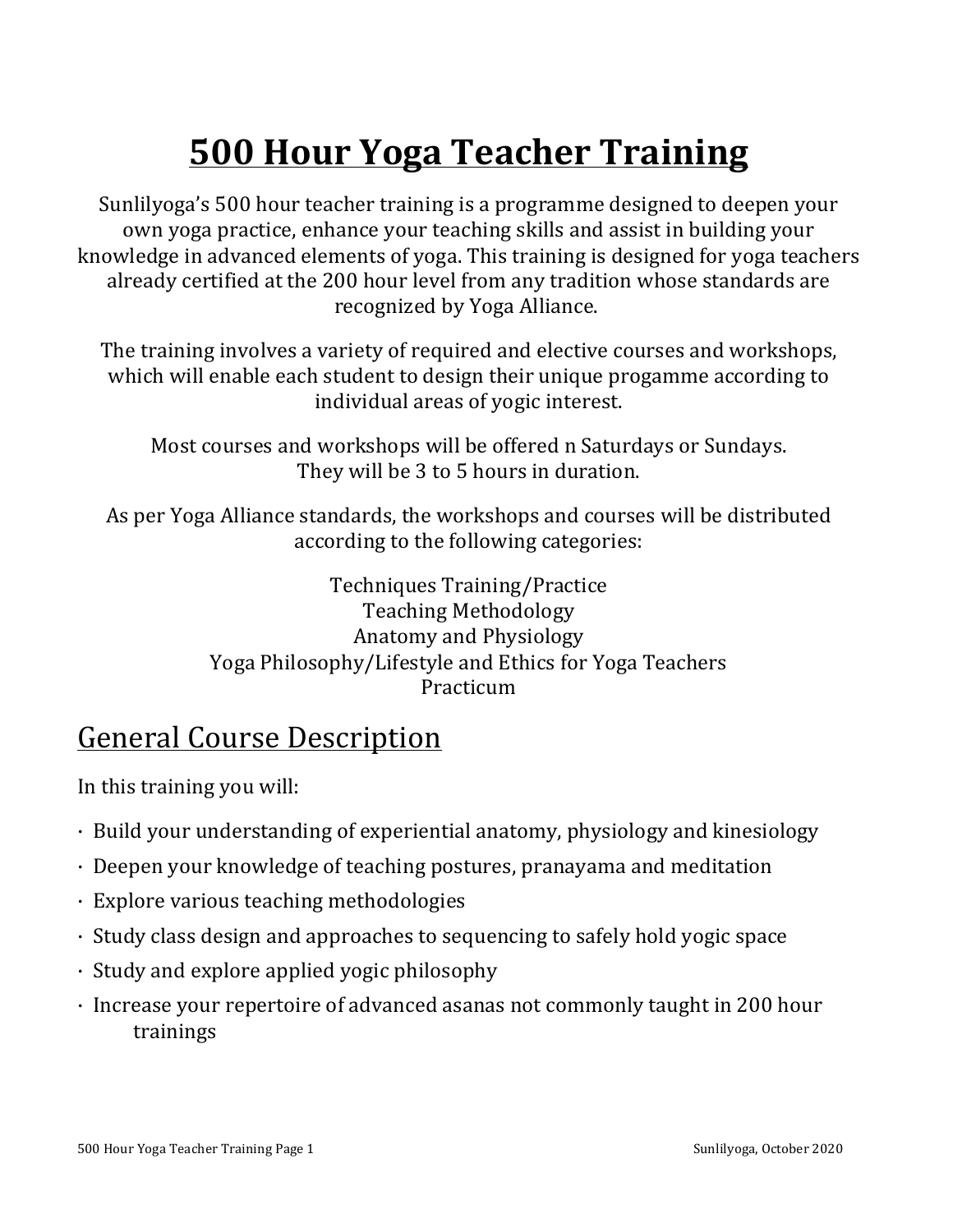#### Course Details

The Art of Assisting Teaching Pranayama The Chakras - anatomically and energetically Teaching Meditation Languaging  $-$  clarity with our words  $-$  saying what you mean Advanced Asanas Yogic Philosophy **(110 hours)**

Mentoring with an experienced Sunlilyoga teacher **(15 hours)**

Volunteer Teaching at Sunlilyoga (Seva) **(25 hours)**

Sunlilyoga Retreat **(20 hours)**

Study and attend other classes in 3 yoga traditions other than Kripalu **(10 hours)**

Develop and submit a course outline with lesson plans for two 4-hour workshops OR a mini yoga course of 8 individual classes. **(20 hours)**

Independent Study – participant's chosen topic subject to pre-approval **(10 hours)**

Electives **(90 hours)** (sample of possible courses all requiring pre-approval by Sunlilyoga)

- · Two modules of Kripalu Centre's 500 hour programme
- · Ayerveda and Macrobiotic medicine
- $\cdot$  How to utilize props in your teaching
- $\cdot$  Chanting how and why
- · Sanskrit
- · Leading Kirtans
- · Yoga for Cancer patients